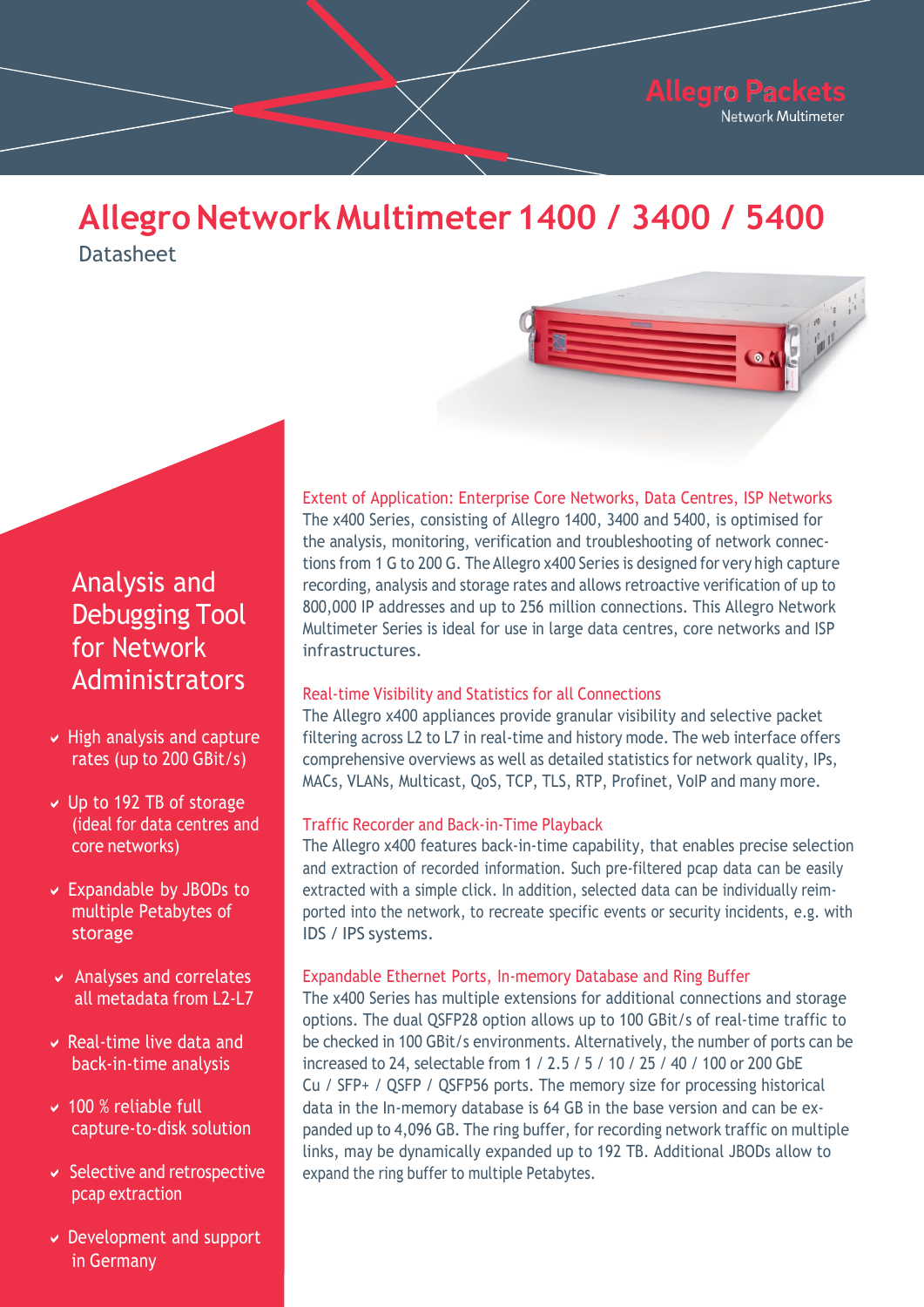



Allegro x400 front view

Table 1 Allegro 1400 / 3400 / 5400 Specs

| Feature                        | Allegro 1400 / 3400 / 5400 (Revision 1)                           |
|--------------------------------|-------------------------------------------------------------------|
| Rack units                     | 2                                                                 |
| Size $(W / H / D)$ in mm       | $437 \times 89 \times 647$                                        |
| Weight                         | 15 - 26 kg                                                        |
| <b>Power supply</b>            | Redundant 600W (100-120 V) or 650 W (200-240 V) AC                |
| <b>Optional Disk Expansion</b> | 12 open 3.5" HDD slots for SATA3 / SAS3                           |
|                                | Optional up to 4 x U.2 SSDs with U.2 Expansion Kit (Order ID 181) |
| Airflow                        | <b>Front to Back</b>                                              |
| Packaging                      | Server Box                                                        |
| Internal Database memory       | Base unit: 64GB ECC, Extension: up to 4 TB                        |
| Management Port                | $1 \times 1$ G / 10Base-T                                         |
|                                | 1 x 1000Base-T IP KVM Remote Management                           |
| <b>Monitor Ports</b>           | Up to 7 expansion slots, per extension:                           |
|                                | dual 200G (QSFP56)                                                |
|                                | dual 40G / 100G (QSFP28)<br>×.                                    |
|                                | dual 25G (SFP28)                                                  |
|                                | dual / quad $10G$ (SFP+)<br>٠                                     |
|                                | dual 1 / 2.5 / 5 / 10GBase-T (Cu)                                 |
|                                | quad 1000Base-T (Cu)                                              |
|                                | quad PoE 802.3 at 25.5 W 1000Base-T (Cu)                          |

| Performance                     |                       |                                   |                                        |
|---------------------------------|-----------------------|-----------------------------------|----------------------------------------|
| (full analytics / capture only) | Allegro 1400          | Allegro 3400                      | Allegro 5400                           |
| Max. throughput                 | 20 / 40 Gbit/s        | 50 / 100 Gbit/s                   | 100 / 150 Gbit/s                       |
| Average throughput2             | 10 / 20 Gbit/s        | 25 / 50 Gbit/s                    | 50 / 100 Gbit/s                        |
| Average packets per second2     | 1.5 $/$ 4 million pps | $4/12$ million pps                | 8 / 25 million pps                     |
|                                 | Up to 12/40           |                                   |                                        |
| Max. Capture-to-Disk            | Gbit/s                | Up to 12 Gbit/s with 12 x HDDs    |                                        |
| performance                     | with 12 HDDs /        | Up to 80 Gbit/s with 4 x U.2 SSDs |                                        |
|                                 | 2 SSDs                |                                   | Up to 120 Gbit/s with additional JBODs |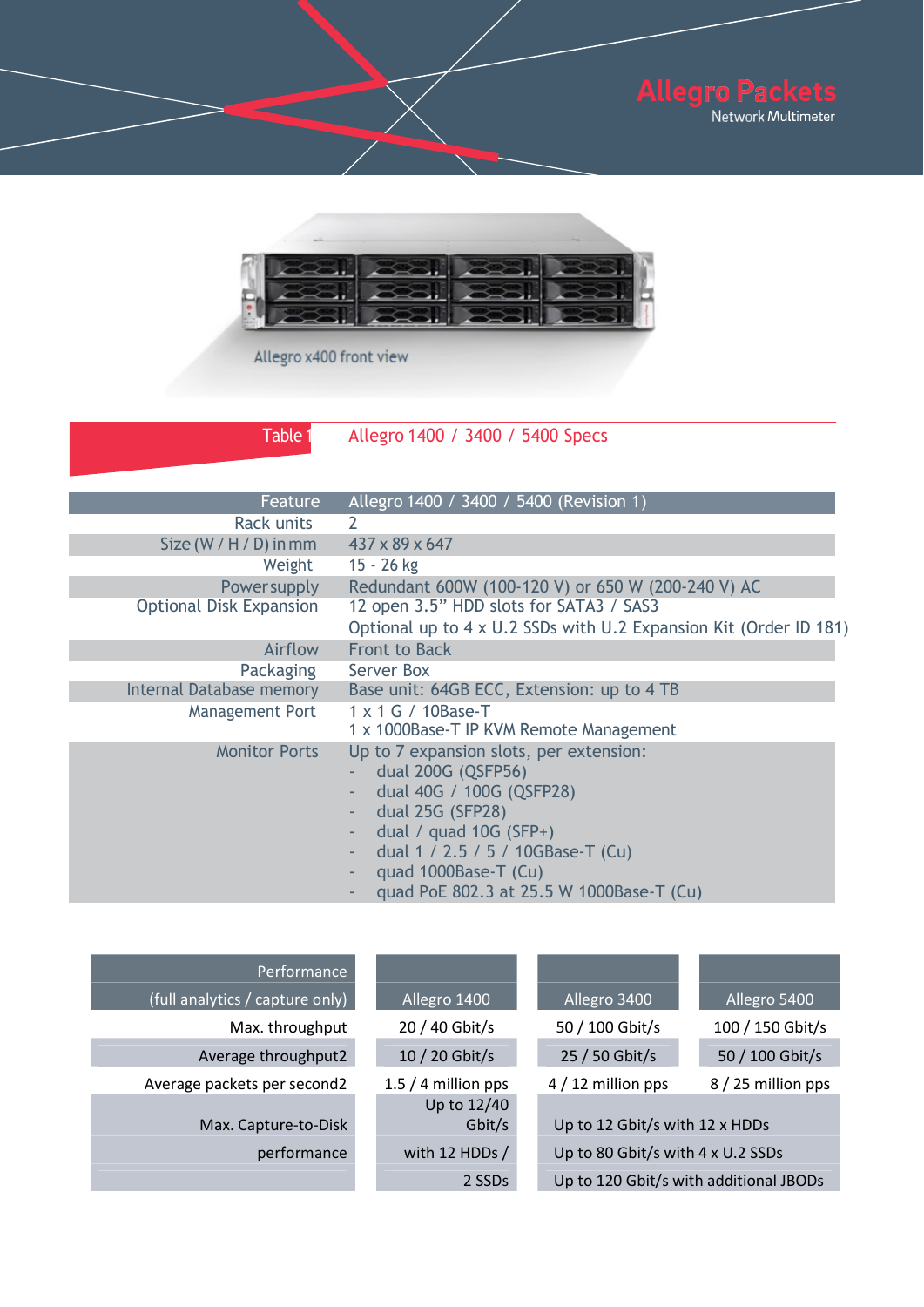



Allegro x400 back view

| Max. parallel connections    | 4 million simultaneously open connections                                                                                                                                      |
|------------------------------|--------------------------------------------------------------------------------------------------------------------------------------------------------------------------------|
| In-memory DB Storage3        | Base version: 64GB: Storage of up to 50,000 active IP addresses<br>and the last 16 million connections. Memory upgrades increase<br>the number of IP addresses or connections. |
| <b>Jumbo Frames</b>          | 9,000 Bytes                                                                                                                                                                    |
| Hardware warranty            | 1 or 3 years, longer as an option                                                                                                                                              |
| 2U rack kit                  | <b>Included</b>                                                                                                                                                                |
| <b>Operating Temperature</b> | $+10$ to $+35$ degrees C                                                                                                                                                       |
| Non-operating Temperature    | $-40$ to $+60$ degrees C                                                                                                                                                       |
| <b>Certifications</b>        | FCC, CE                                                                                                                                                                        |

Table 2 Network Extension Options

The x400 Series offers multiple extensions for additional ports. The dual QSFP28 option allows up to 100 GBit/s of real-time traffic to be checked in 100 GBit/s environments. Alternatively, the number of ports can be increased up to 24, selectable from 1 / 2.5 / 5 / 10 / 25 / 40 / 100 / 200 GbE Cu / SFP+ / QSFP ports.

| Order ID | <b>Product Description</b>                                           |
|----------|----------------------------------------------------------------------|
| 211      | SFP+ 2-port extension (1/10G)                                        |
| 212      | SFP+ 4-port extension (1/10G)                                        |
| 213      | SFP+ 2-port extension with nanosecond timestamp support              |
| 214      | SFP+ 2-port extension with GPS based nanosecond timestamp<br>support |
| 215      | 10G Base-T 2-port Cu extension (1/2.5/5/10G)                         |
| 216      | 1000Base-T 4-port Cu extension (100M/1G)                             |
| 217      | SFP28 2-port Cu extension (1/10/25G)                                 |
| 218      | QSFP 2-port extension (40G)                                          |
| 219      | 1000Base-T 4-port BYPASS Cu extension                                |
| 220      | 10G 2-port BYPASS short range extension                              |
| 221      | QSFP28 2-port extension (40G/100G)                                   |
| 222      | 1000Base-T PoE+ Cu 4-port extension card                             |
| 224      | QSFP56 2-port extension (200G)                                       |